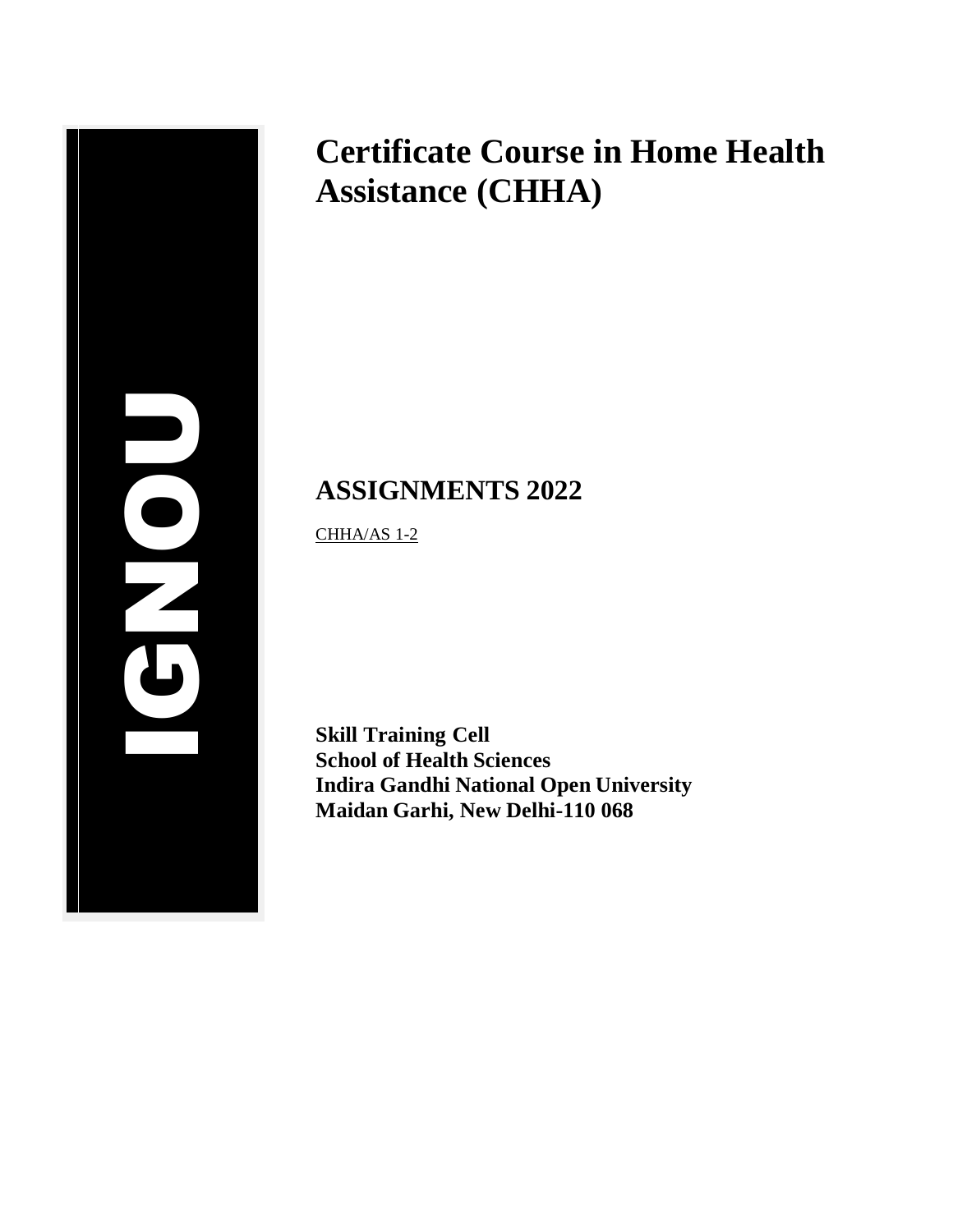### **Dear Student**,

As explained in the Programme Guide, there are nine assignments in total and **all** these assignments are compulsory. Please note that the assignments carry a weightage of 30% marks towards the final evaluation in theory component and *submission of related assignments is a prerequisite* for appearing in theory term-end examination for respective papers. It is always better if you can submit all assignments as early as possible during your contact session.

| <b>Last Date of Submission</b> | <b>Course Code</b>             | <b>Blocks Involved Assignment Code</b> |
|--------------------------------|--------------------------------|----------------------------------------|
| <b>May/Oct 31/2022</b>         | BHT-016/TMA/2022 1, 2, 3 and 4 | BHT-016/TMA/2022/AS-1                  |
| <b>May/Oct 31/2022</b>         | $BHT-017/TMA/2022$ 1 and 2     | BHT 017/TMA/2022/AS-2                  |

Please take note of the following points before writing your assignments:

- Use only foolscap size paper for writing your responses. Only handwritten assignments will be accepted. Typed or printed copies of assignments will not be accepted.
- Tie the pages after numbering them carefully.
- Write the questions and question number with each answer.
- All the questions are compulsory.
- *Zero marks will be given if it is found that the answers were copied from other student*
- Every assignment will be evaluated out of a full mark of 100. Weightage is indicated in parenthesis against each question.

### **Suggestions for writing an assignment:**

Read the assignments carefully. Go through the units on which the answers are based. Draw a rough outline of your answer. Make a logical order. Then write your answer neatly and submit. Give illustrations and tables wherever necessary. You may keep a photo copy of the answer sheets for future reference.

Answer each assignment in separate sheets. On the first page of the assignment response sheet, write the course code, course title, assignment code, name of your programme study centre and date of submission. Your Roll No., Name and Full address should be mentioned in the top right corner of the first page. The first page of your response sheet should look like the format given.

| Course Code <b>Contract Contract Contract Contract Contract Contract Contract Contract Contract Contract Contract Contract Contract Contract Contract Contract Contract Contract Contract Contract Contract Contract Contract Co</b> | Enrollment No. |  |
|--------------------------------------------------------------------------------------------------------------------------------------------------------------------------------------------------------------------------------------|----------------|--|
| Course Title                                                                                                                                                                                                                         | Name           |  |
| Assignment Code                                                                                                                                                                                                                      | Address        |  |
|                                                                                                                                                                                                                                      |                |  |
| Date of Submission<br><u> 1980 - Jan Samuel Barbara, politik a politik (</u>                                                                                                                                                         |                |  |
|                                                                                                                                                                                                                                      |                |  |

**Please submit the assignments to your Programme-in-charge (PIC) only.**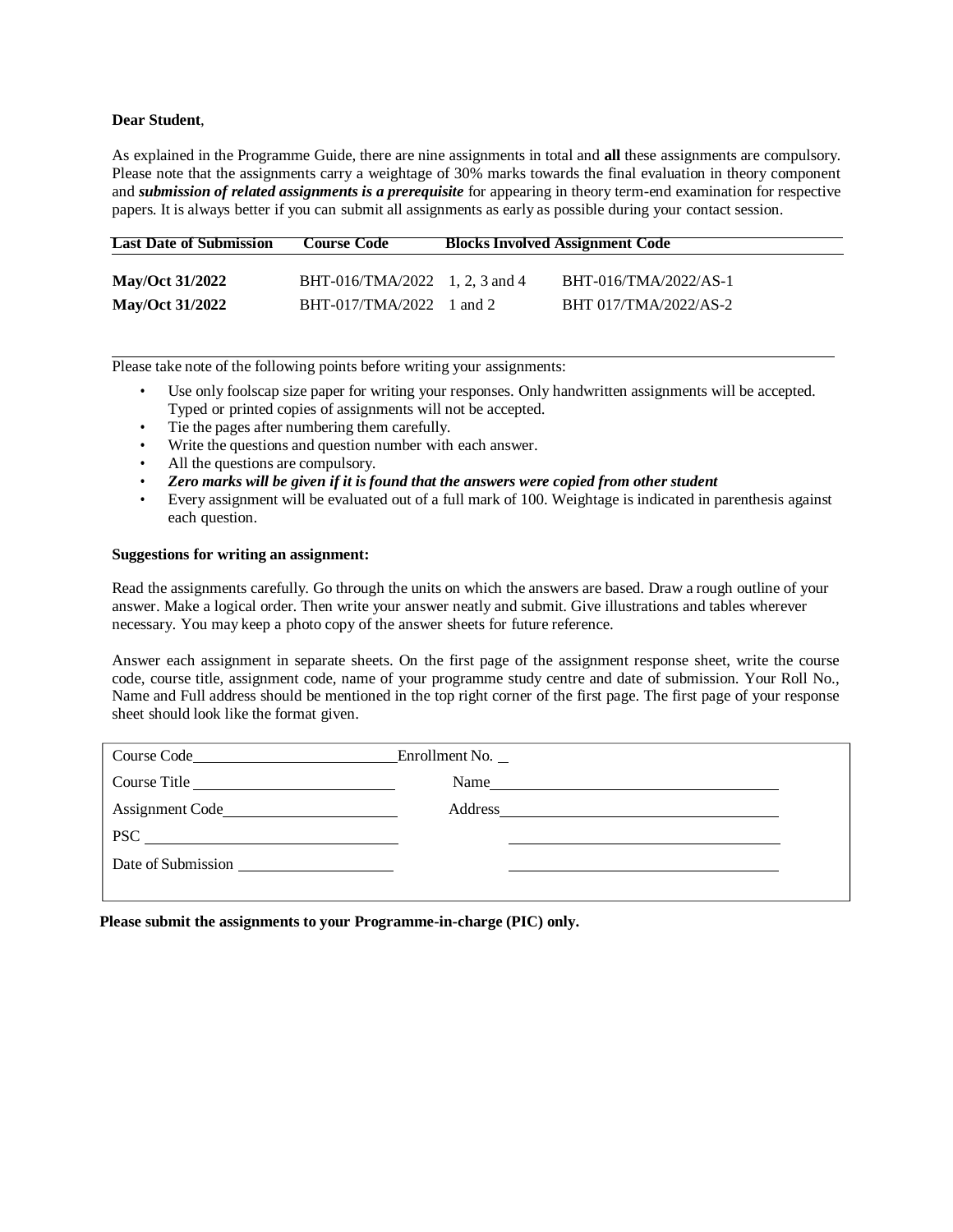# **Assignment 1 for course Basic Home Health Assistance (Block 1, 2, 3&4) Programme Code: CHHA Course Code: BHT-016 Assignment Code: BHT-016/TMA/2022**

**Programme Code: CHHA Course Code: BHT 016 Assignment Code: BHT-016/TMA/2022 Maximum Marks: 100 Last date of Submission: May/Oct 31/2022**

# **This Assignment consists of Ten Long Answer questions of 10 marks each.**

|                 | <b>Q 1 a)</b> Discuss the health care delivery system in India at Primary, Secondary and |                                                                                         |              |  |  |
|-----------------|------------------------------------------------------------------------------------------|-----------------------------------------------------------------------------------------|--------------|--|--|
|                 | Tertiary Levels.                                                                         |                                                                                         |              |  |  |
|                 | b) Explain how you would work in a Community with suitable examples.                     | $(4+6=10)$                                                                              |              |  |  |
|                 | <b>Q 2 a)</b> Explain the following Types of disaster as given below:                    |                                                                                         |              |  |  |
|                 | $\ddot{1}$                                                                               | Earthquake - Do's and don'ts                                                            |              |  |  |
|                 | $\ddot{\text{ii}})$                                                                      | Floods - Do's and don'ts                                                                |              |  |  |
|                 | $\overline{iii}$                                                                         | Landslides - Do's and don'ts                                                            |              |  |  |
|                 |                                                                                          | <b>b</b> ) Describe the role of HHA in disaster management                              | $(6+4=10)$   |  |  |
|                 | Q 3 a) Explain the meaning, purposes of providing comfort.                               |                                                                                         |              |  |  |
|                 |                                                                                          | <b>b</b> ) Discuss measures to promote comfort to the patient.                          | $(4+6=10)$   |  |  |
|                 | <b>Q 4 a)</b> Explain the concept of Cardiac Arrest.                                     |                                                                                         |              |  |  |
|                 | <b>b</b> ) List the risk factors and cardinal signs of cardiac arrest.                   |                                                                                         |              |  |  |
|                 |                                                                                          | c) Discuss the Emergency Management of Cardiac arrest.                                  | $(4+2+4=10)$ |  |  |
| 0 <sub>5</sub>  |                                                                                          | Explain the Characteristics and Technique for Effective Communication.                  | $(4+6=10)$   |  |  |
| $Q_6$           |                                                                                          | Describe the skills required for maintaining therapeutic relationship.                  | (10)         |  |  |
| $\overline{O}7$ |                                                                                          | Discuss the challenges in communication with elderly and ways to face these challenges. | (10)         |  |  |
| O 8             |                                                                                          | Discuss the role of family in health and disease with suitable examples.                | (10)         |  |  |
| Q <sub>9</sub>  |                                                                                          | Explain the factors affecting urinary and bowl elimination.                             | $(5+5=10)$   |  |  |
|                 |                                                                                          | <b>Q 10</b> Discuss the First aid measures in Fractures and Heat stroke.                | $(5+5=10)$   |  |  |